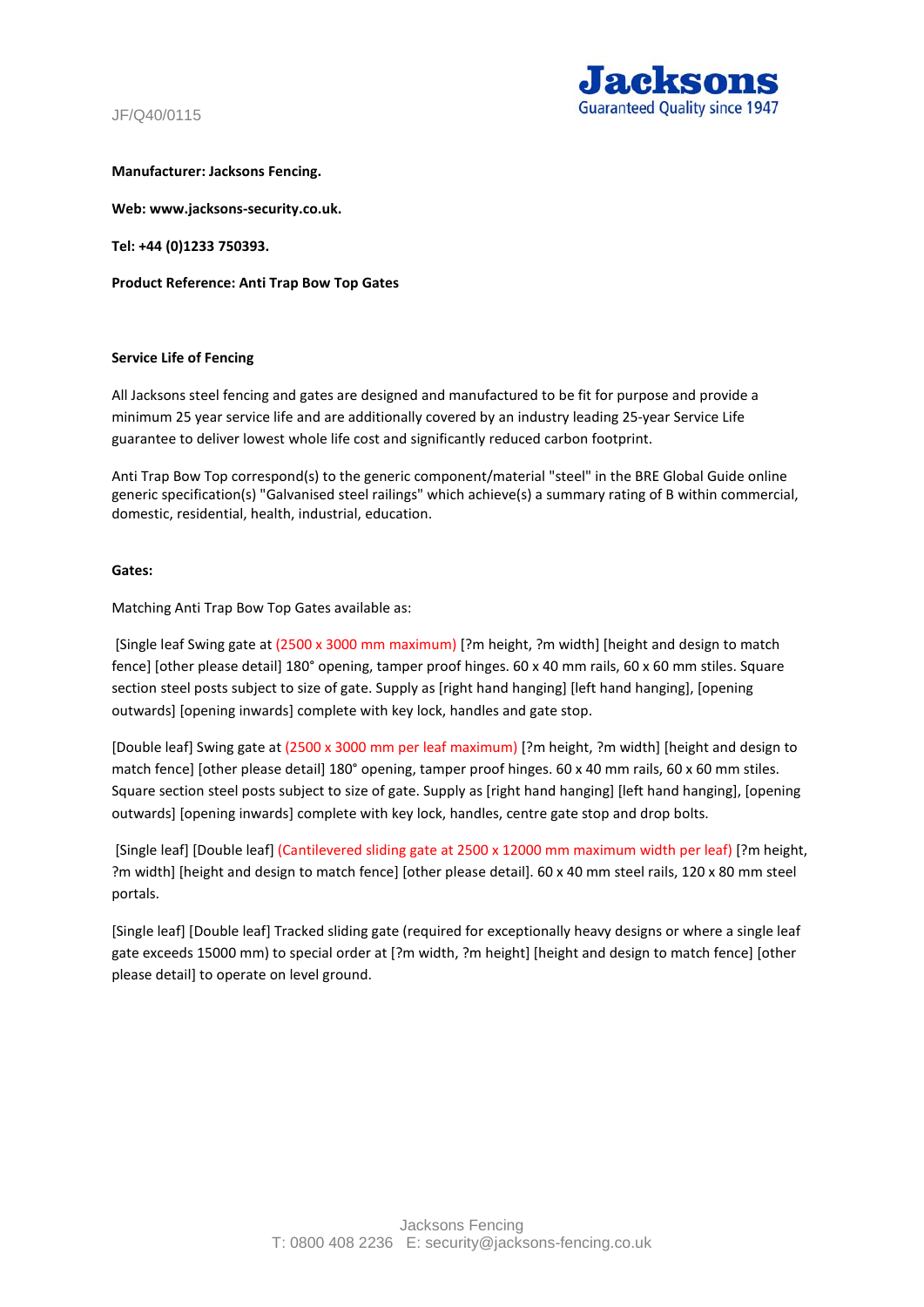#### JF/Q40/0115 **Gate Operation:**



# [Manual].

[Manual with safety anti-trap self closing and soft stopping hinges to RoSPA approved design at ?m width, ?m height] (single leaf up to 2.0m high, 1.2m wide)

[Automated] Jacksons Fencing automated gate CE marked according to the European directive: Constructed in line with standard BS EN 13241-1 2003 + A1 2011 for industrial, commercial and garage doors and gates, and installed in compliance with Gate Safe and DHF guidelines; low voltage directive (72/23/EEG); EMC Directive (2004/108/EG)

[Automated gate with Jacksons rear mounted operator]. CE marked according to the European directive: Constructed in line with standard BS EN 13241-1 2003 + A1 2011 for industrial, commercial and garage doors and gates, and installed in compliance with Gate Safe and DHF guidelines; low voltage directive (72/23/EEG); EMC Directive (2004/108/EG).

[Automated gate with Jacksons Safety-glide in-stile operator]. CE marked according to the European directive: Constructed in line with standard BS EN 13241-1 2003 + A1 2011 for industrial, commercial and garage doors and gates, and installed in compliance with Gate Safe and DHF guidelines; low voltage directive (72/23/EEG); EMC Directive (2004/108/EG).

[Automated gate with Jacksons Sliding Gate Operator]. CE marked according to the European directive: Constructed in line with standard BS EN 13241-1 2003 + A1 2011 for industrial, commercial and garage doors and gates, and installed in compliance with Gate Safe and DHF guidelines; low voltage directive (72/23/EEG); EMC Directive (2004/108/EG).

[Automated gate with Jacksons Underground operator]. CE marked according to the European directive: Constructed in line with standard BS EN 13241-1 2003 + A1 2011 for industrial, commercial and garage doors and gates, and installed in compliance with Gate Safe and DHF guidelines; low voltage directive (72/23/EEG); EMC Directive (2004/108/EG).

## **Gate Construction:**

The design fully conforms to play fence standards in BS EN 1176 and RoSPA approved, with a wider gap between each hoop above the top rail, to prevent children getting their heads, necks or limbs stuck between pales.

Panels have two horizontal railings 50 x 25mm, the vertical round hollow section are passed through the top and bottom rails at 119mm centres and welded into position. Panels are hot dipped galvanised to BS EN 1461 inside and out.

Gate frames are made using rectangular hollow section steel hot dip galvanised inside and out to BS EN 1461 as standard and supplied with flat post caps in black polypropylene.

Frame size will be dependant on panel size.

## **Fixings:**

Fence panels are fixed to posts with matching Jacksons proprietary vandal-proof panel to post brackets as standard at specified points subject to fence height and wind loading.